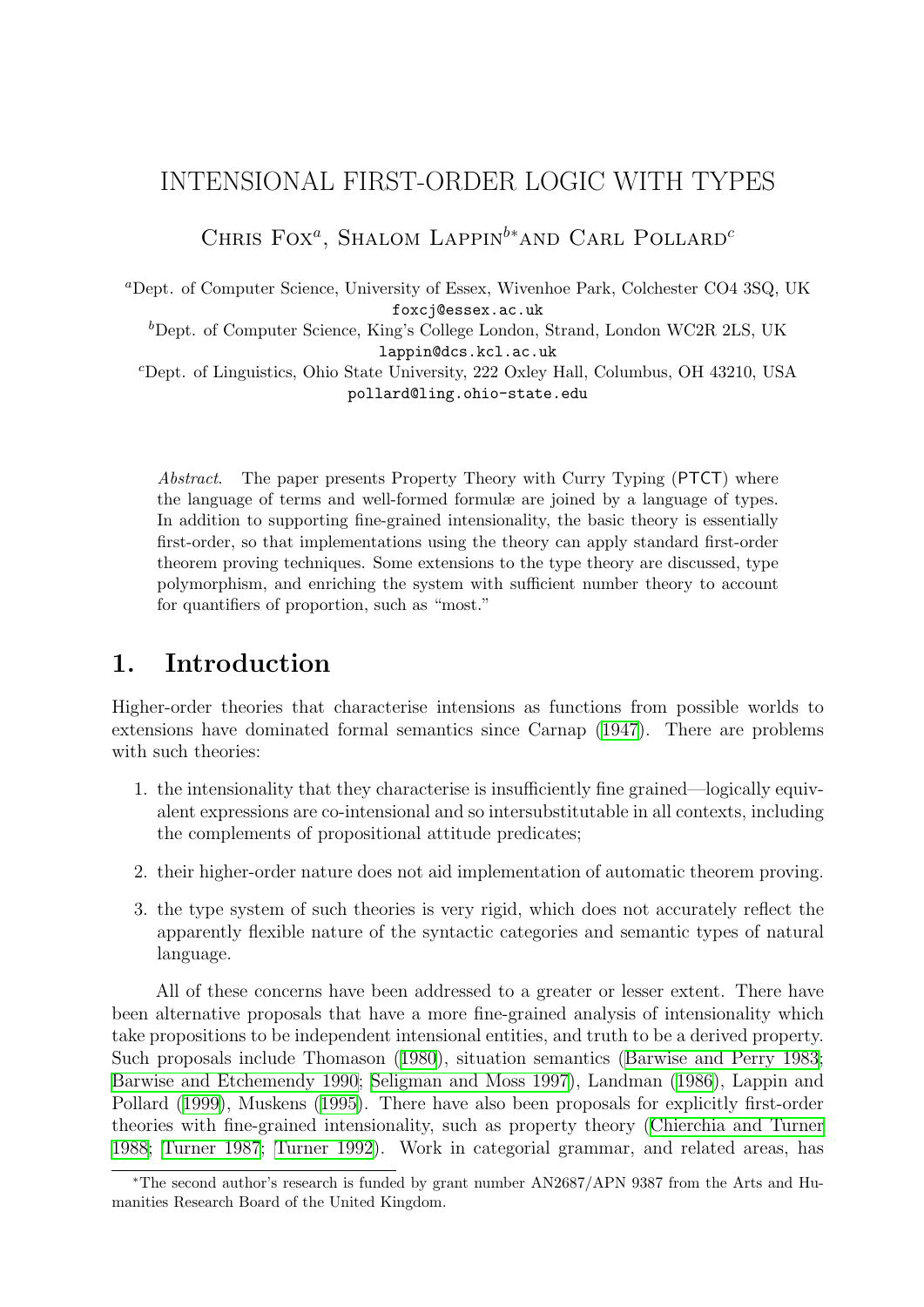addressed concerns with the requirements of type flexibility([Steedman 1996](#page-9-7); [Steedman](#page-9-8) [2000](#page-9-8); [Morrill 1994](#page-9-9); [Moortgat 1997;](#page-9-10) [Carpenter 1998\)](#page-8-4).

Here we sketch PTCT (Property Theory with Curry Typing), a formal semantic theory which seeks to address all three of the issues highlighted above simultaneously. Specifically PTCT supports fine-grained intensionality and flexible typing within a firstorder framework.

Typed logics, based upon Church-style typing [\(Church 1940](#page-8-5)) typically have a basic set of (intensional) entities e, propositions P, and general functional types  $T \Longrightarrow T'$ . Such logics require that terms (or expressions) belong to exactly one type (monomorphism), and that there is no universal type. These requirements are imposed, in part, to avoid paradoxes in the underlying set-theoretic model: they lead to a ban on self-application. It is possible to avoid paradoxes whilst having a more flexible system of types.

In order to remain first-order, one option is to develop the logical theory as a firstorder metatheory over representations of the appropriate propositions, properties, relations and other terms. This is the approach adopted by Property Theory (PT), which axiomatises Aczel's Frege Structures [\(Turner 1992](#page-9-6); [Aczel 1980\)](#page-8-6). PT is essentially untyped, although it is possible to mimic types with a sortal system [\(Turner 1992\)](#page-9-6). The language of terms is that of the untyped  $\lambda$ -calculus.

There are other logical systems that can be formulated as metatheories over the untyped  $\lambda$ -calculus, such as (constructive) programming logics. These logics include an explicit language of types. Rather than incorporating types into the language of the  $\lambda$ -calculus, as in Church [\(1940\)](#page-8-5), such theories take the terms of untyped  $\lambda$ -calculus as given, and then adopt rules and axioms to assign types to terms([Curry and Feys 1958;](#page-8-7) [Curry](#page-8-8) [et al. 1958](#page-8-8)). This way of adding types to  $\lambda$ -calculus leads to a more expressive system ([Hindley and Seldin 1986](#page-9-11)). As with PT, the metatheory is essentially first-order. The types will not lead to a higher-order system, provided that they do not include abstraction and universal quantification (over types).

In effect, PTCT can be thought of as adopting such a logic, and extending its expressiveness to allow the representation of propositions within the language of terms, and so rendering it an appropriate vehicle for computational semantics.

The version of PTCT presented here is essentially the theory presented in Fox, Lappin and Pollard [\(2002a](#page-9-12)), but extended with modal operators and with a type system that is enriched to allow a logical analysis of proportional quantifiers, such as "most." This adapts the proposal of Fox and Lappin  $(2001).<sup>1</sup>$  $(2001).<sup>1</sup>$  $(2001).<sup>1</sup>$ 

# 2. The Language of PTCT

Adopting the above proposal leads to the following language of Property Theory with Curry Typing (PTCT):

|                       |  | (logical constants) $l := \hat{\Lambda}  \hat{V}  \hat{\rightarrow}  \hat{\leftrightarrow}  \hat{I}  \hat{V}  \hat{I}  \hat{I}  \hat{e}  \hat{e}_T  \hat{e}  \hat{U}  \hat{\diamond}$ |
|-----------------------|--|---------------------------------------------------------------------------------------------------------------------------------------------------------------------------------------|
| $(\text{terms})$      |  | $t$ ::= $x   c   l   T   \lambda x(t)   (t)t$                                                                                                                                         |
| (Types)               |  | $T \ ::= B  $ Prop $ T \Longrightarrow S $                                                                                                                                            |
| $(\text{atomic wff})$ |  | $\alpha$ : $(t = s)$ $\perp$ $t \in T$ $t \cong_T s$                                                                                                                                  |
| (wff)                 |  | $\varphi \ ::= \alpha \mid (\varphi \land \psi) \mid (\varphi \lor \psi) \mid (\varphi \to \psi) \mid (\varphi \leftrightarrow \psi)$                                                 |
|                       |  | $ \left(\forall x \varphi\right)  \left(\exists x \varphi\right)  \Box \varphi  \Diamond \varphi $ true t                                                                             |

<span id="page-1-0"></span><sup>&</sup>lt;sup>1</sup>Fox,Lappin and Pollard ([2002b](#page-9-14)) present a higher-order logic with fine grained intensionality (FIL). We are in the process of exploring the correspondences between PTCT and FIL.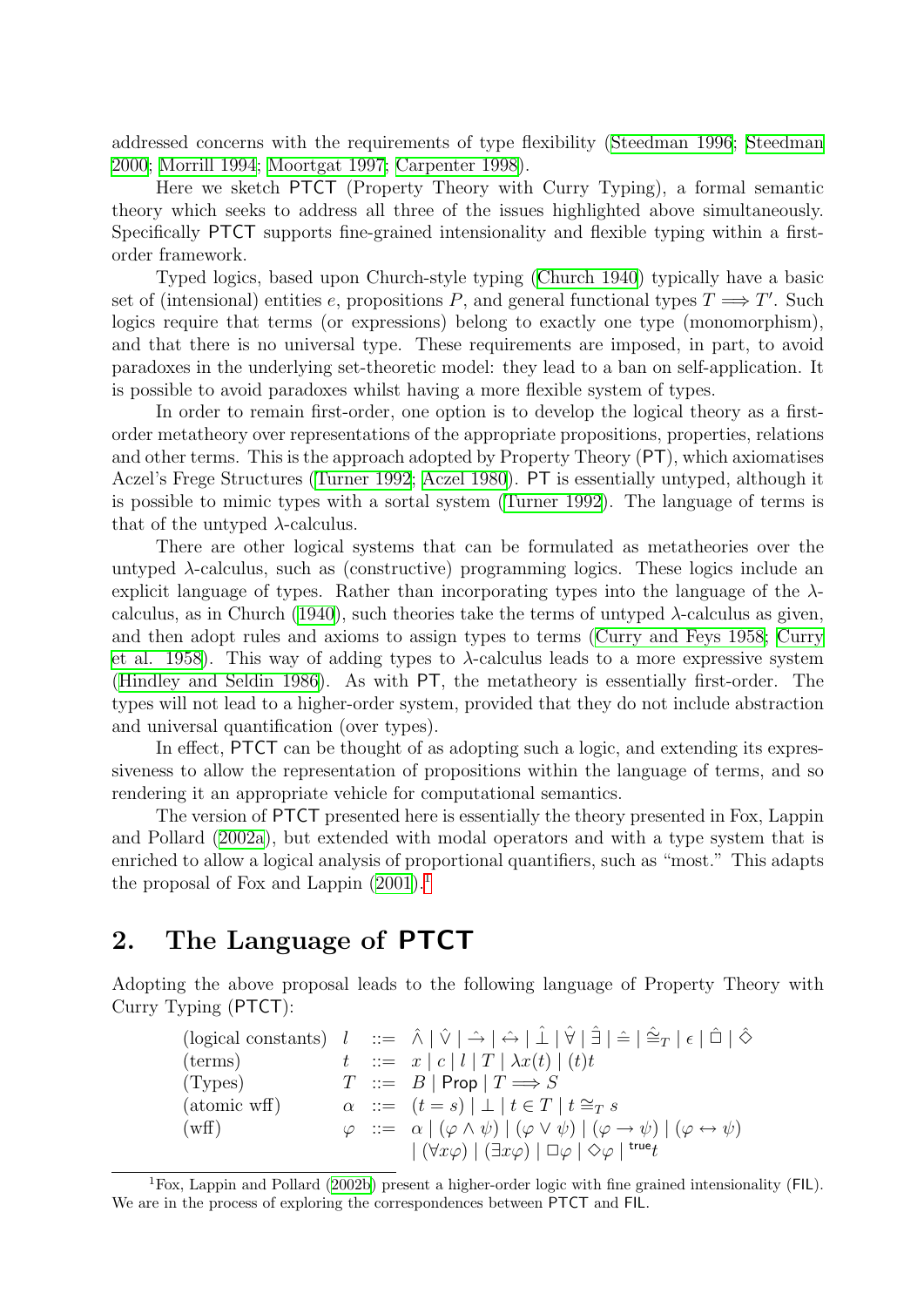The language of terms is embellished with logical constants that will be used to "represent" propositions, properties and relations.

We have made the assertion of truth a wff, rather than a type assignment in order to avoid complications when considering extensions to the theory. There are two notions of equality:  $\hat{=}$  is intended to correspond to intensional identity, and  $\hat{=}$  corresponds to extensionalequivalence. This follows the proposal of Fox and Lappin ([2001](#page-9-13)).<sup>[2](#page-2-0)</sup> Note that equivalence in PTCT does not entail intensional identity.

Not every term will have a type, but every term that has a type in this basic theory will correspond with an expression in conventional higher-order logic.

The resultant theory may be more powerful than is required just for natural language semantics, but it makes it more convenient to show correspondences between conventional higher-order logic and a first-order language. The Curry typing is useful when we consider polymorphic variants. Once we have an explicit language of types independent of any set-theoretic interpretation, it is more convenient to explore more unusual types and type constructions.

## 2.1 Logic of Wff

We can give the language of wff the standard behaviour of classical first-order logic.<sup>[3](#page-2-1)</sup>

## 2.1.1 Modal Operators

The modal operators are governed by the usual rule of necessitation, plus the appropriate axioms (for example, the standard axioms for S4 or S5).

## 2.2 Rules for Identity and Equivalence

Both identity = and equivalence  $\cong_T$  are reflexive, symmetric and transitive, although these properties only hold for  $\cong_T$  with terms that are of type T.

## 2.3 Rules for λ-terms

The  $\lambda$ -terms care governed by the conventional  $\alpha$ ,  $\beta$  axioms of the untyped calculus:

 $\alpha \lambda x.t = \lambda y.t[y/x]$  Provided y is not free in t

$$
\beta \ (\lambda x.t)y = t[y/x]
$$

It is possible to add either of the following axioms to give the extensional version of the untyped calculus:

$$
Ext \quad \forall x (tx = sx) \rightarrow (t = s)
$$

 $\eta \lambda x.(tx) = t$ 

<span id="page-2-0"></span><sup>&</sup>lt;sup>2</sup>Gilmore [\(2001\)](#page-9-15) constructs an intensional simple theory of types (ITT) in which an intensional  $(=)$  and an extensional  $(=_e)$  identity predicate are defined. His proposal differs from that of Fox and Lappin([2001](#page-9-13)) in that (i) the extensional identity predicate is not type general, and is only defined for propositions and predicates, and (ii) for Fox and Lappin, identity and equivalence are primitive, whereas Gilmore defines them in terms of substitution and bi-implication.

<span id="page-2-1"></span><sup>3</sup>A full formalisation, with both natural-deduction and tableau-style rules is given in Fox, Pollard and Lappin [\(2002a](#page-9-12)).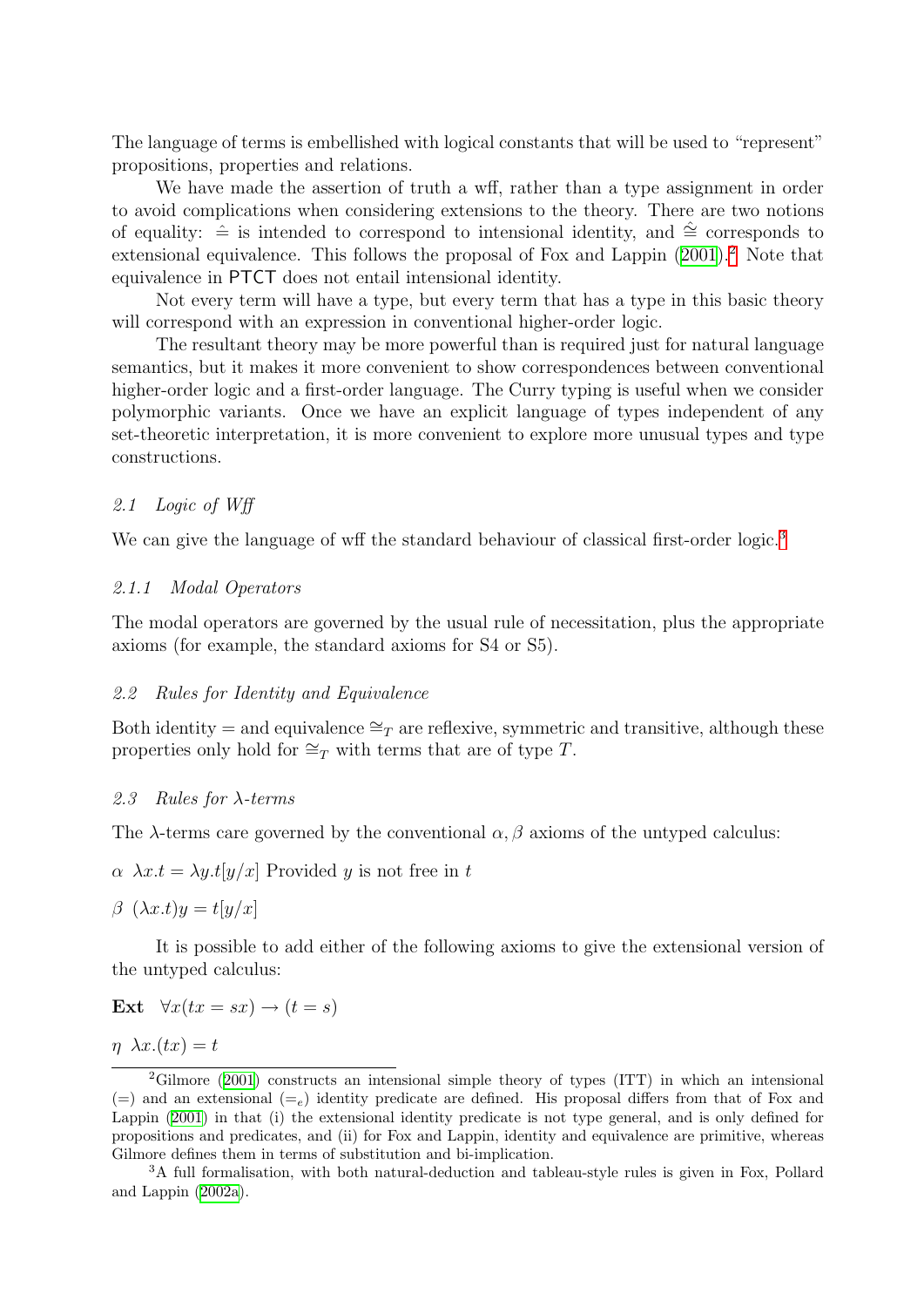Note that adding **Ext** to the untyped  $\lambda$ -calculus is equivalent to adding  $\eta$ . Such extensionality of the the underlying  $\lambda$ -calculus would not undermine the intensionality of the system as these axioms govern the behaviour of intensional identity, and are independent of the extensional notion of equivalence in the language of wff.[4](#page-3-0)

## 2.4 Type Assignment

Function types are governed by the axiom of general function spaces

GFS  $f \in (S \implies T) \leftrightarrow \forall x (x \in S \rightarrow fx \in T)$ 

## 2.4.1 Identity and Types

We can also have the following, which links identity with types:

$$
(t \in T \land t' = t) \to t' \in T
$$

## 2.5 Prop Typing Rules

We need to be able to determine which terms represent propositions.

2.5.1 Absurdity

 $\hat{\perp} \in$  Prop

#### 2.5.2 Binary Connectives

We illustrate with disjunction:

$$
(t \in \mathsf{Prop} \land t' \in \mathsf{Prop}) \rightarrow (t \lor t') \in \mathsf{Prop}
$$

#### 2.5.3 Quantifiers

We illustrate with universal quantification:

$$
(\lambda x.t) \in (S \Longrightarrow \mathsf{Prop}) \rightarrow (\hat{\forall} x \epsilon S.t) \in \mathsf{Prop}
$$

## 2.5.4 Modal Operators

We illustrate with necessity:

$$
t\in\mathsf{Prop}\to \hat{\Box} t\in\mathsf{Prop}
$$

#### 2.5.5 Identity and Equivalence

$$
(t \in T \land t' \in T) \rightarrow (t \hat{=} t') \in \text{Prop}
$$

$$
(t \in T \land t' \in T) \rightarrow (t \hat{=}_T t') \in \text{Prop}
$$

<span id="page-3-0"></span><sup>4</sup>We are grateful to Paul Gilmore for pointing this out to us.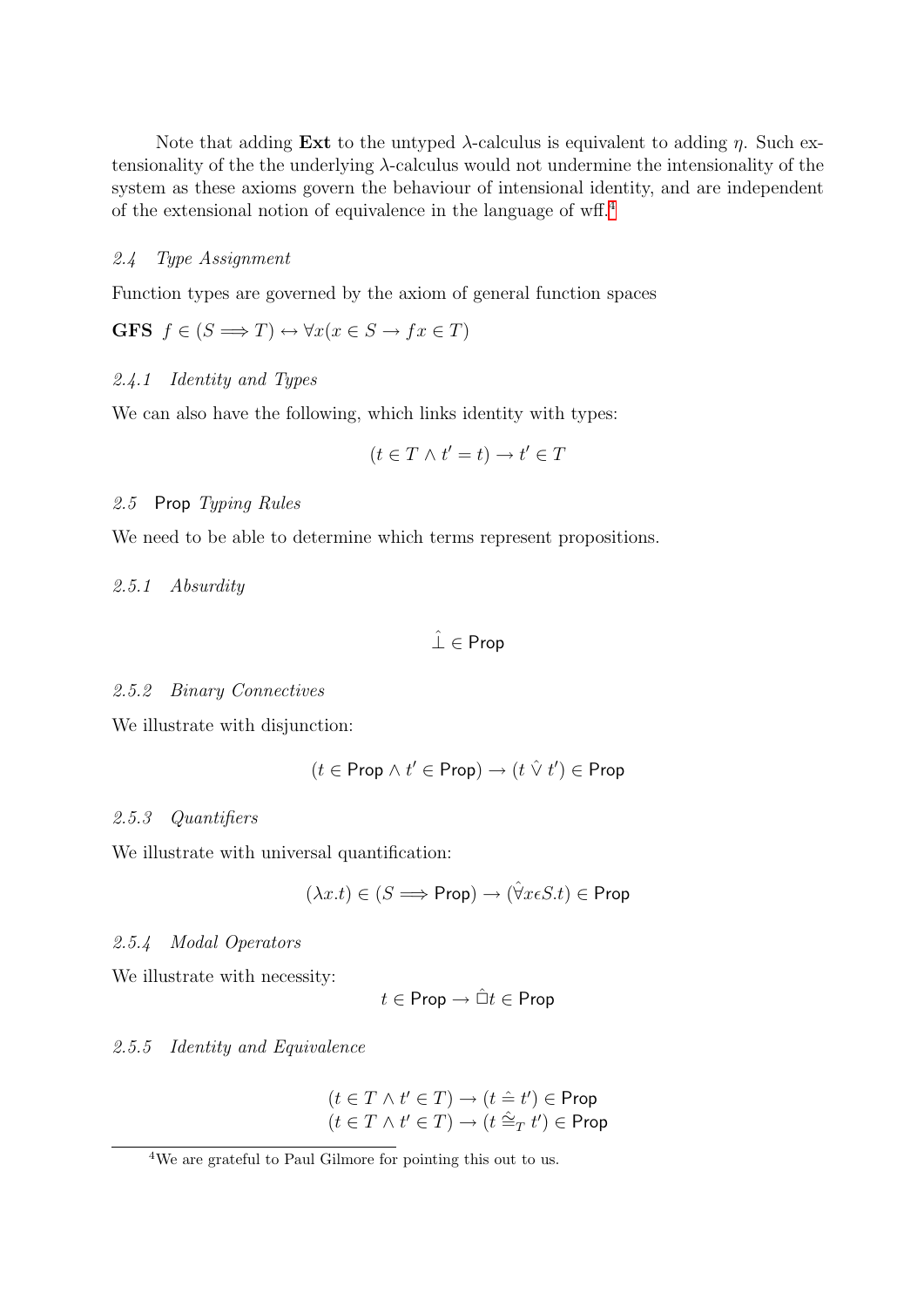## 2.6 Rules for Truth true

The following rules give the truth conditions of those terms that represent propositions. The truth conditions themselves are stated as expressions in the language of wff.

2.6.1 Propositions are in Prop

$$
^{true}t \rightarrow t \in \mathsf{Prop}
$$

2.6.2 Absurdity

true $\hat{\perp} \rightarrow \perp$ 

#### 2.6.3 Binary Connectives

We illustrate with disjunction:

$$
(t \in \text{Prop} \land t' \in \text{Prop}) \rightarrow (\text{true}(t \lor t') \leftrightarrow (\text{true}t \lor \text{true}t'))
$$

## 2.6.4 Quantifiers

We illustrate with universal quantification:

$$
\lambda x.t \in (S \Longrightarrow \mathsf{Prop}) \rightarrow (^{\mathsf{true}}(\hat{\forall} x \epsilon S.t) \leftrightarrow \forall x(x \in S \rightarrow {}^{\mathsf{true}}(t)))
$$

## 2.6.5 Modal Operators

We illustrate with necessity:

$$
t \in \mathsf{Prop} \to (\mathsf{true} \hat{\sqcup} t \leftrightarrow \sqcup^{\mathsf{true}} t)
$$

2.6.6 Identity

$$
(t \in T \land t' \in T) \to (\text{true}(t \hat{=} t') \leftrightarrow t = t')
$$

2.6.7 Equivalence

$$
(t \in T \land t' \in T) \to (\text{true}(t \stackrel{\triangle}{=} T t') \leftrightarrow (t \stackrel{\triangle}{=} T t'))
$$

$$
(t \in (S \implies T) \land t' \in (S \implies T)) \to ((t \cong_{(S \implies T)} t') \leftrightarrow \forall s (s \in S \to ts \cong_T t's))
$$

$$
(t \in \text{Prop} \land t' \in \text{Prop}) \rightarrow (t \cong_{\text{Prop}} t' \leftrightarrow ({}^{\text{true}}t \leftrightarrow {}^{\text{true}}t'))
$$

We can derive:

$$
(t \in (S \Longrightarrow \mathsf{Prop}) \land t' \in (S \Longrightarrow \mathsf{Prop})) \rightarrow ((t \cong t') \leftrightarrow \forall s(s \in S \rightarrow ({}^{true}ts \leftrightarrow {}^{true}t's)))
$$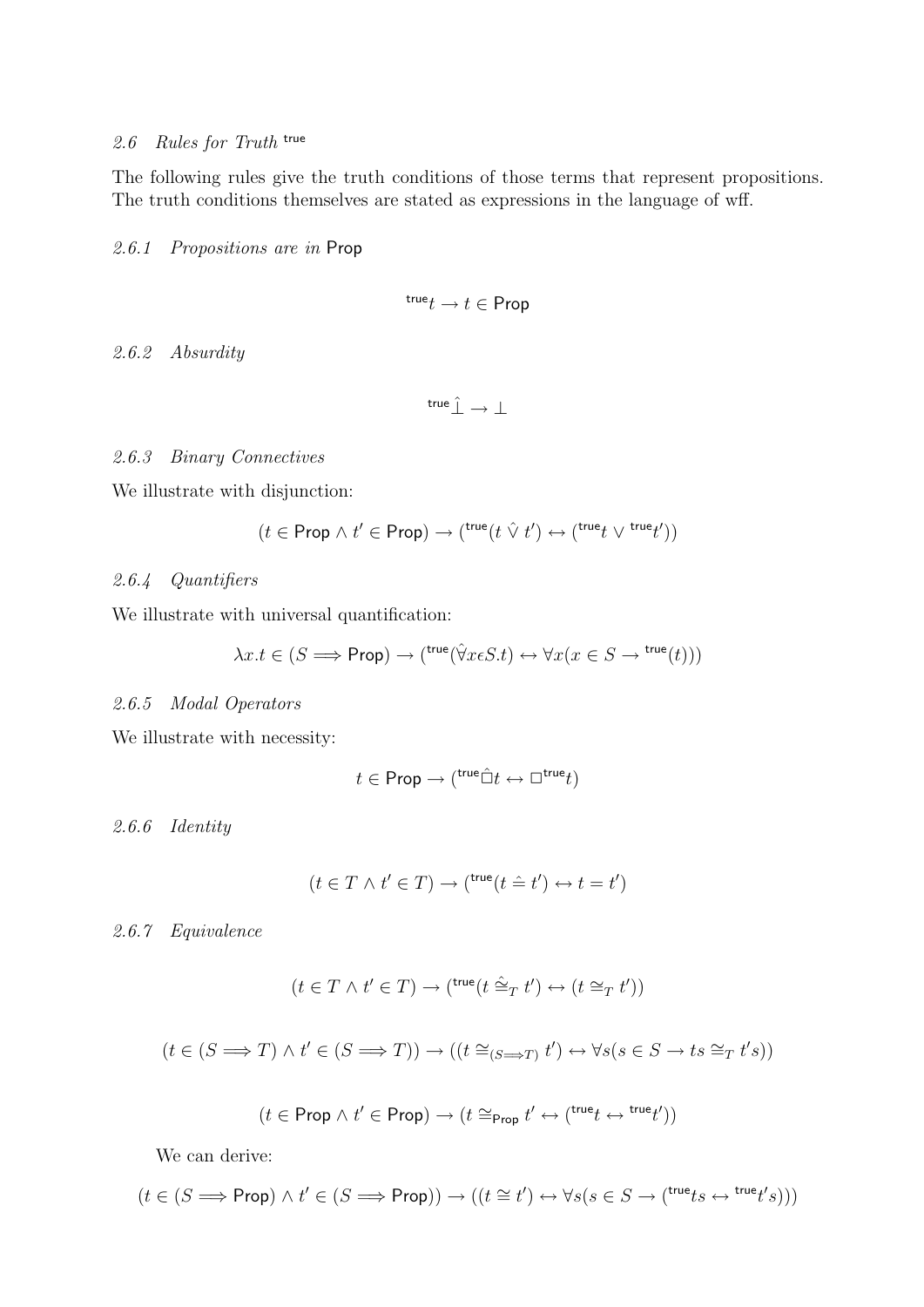# 3. Extensions to the Language of Types

There are many ways in which this system can be extended and strengthened, for example we can define types for general functions, pairs  $(\langle t, t' \rangle)$  (and n-tuples), disjoint union  $(t \oplus t')$ , Cartesian product  $t \ominus t'$ , dependent product  $(\pi(x)tt')$  and dependent sum  $(\sigma(x)tt')$ . We can define a Curry-Howard isomorphism, mapping from logical connectors to type operators. Here, we will look at a small selection of types and type operations that are of special interest. Universal type, and polymorphic types are useful in the analysis of type general expressions in natural language. Comprehension types, or separation types together with a universal type, will be required for the subsequent analysis of proportional quantifiers, such as "most."

## <span id="page-5-0"></span>3.1 Universal Type

We can add  $\Delta$  to the language of types, which is governed by the following:

UT  $x \in \Delta \leftrightarrow x = x$ 

At first, this might appear inconsistent as in standard ZF set theory, but we can see that it is not by noting that  $x \in \mathcal{X}$  is not in the language.

There have been proposals to use a universal type in the analysis of type-general expressions in natural language, ex amplified by "is fun," which accepts individuals, infinitives and gerunds as in the sentences "John is fun," "Tennis is fun," "Playing tennis is fun," and "To play tennis is fun," as well as conjunctions of arbitrary categories([Chierchia](#page-8-3) [and Turner 1988\)](#page-8-3).

## <span id="page-5-2"></span>3.2 Separation Types

It can be useful to have 'subtypes'. These can be defined using Separation Types. These embody wff within a type expression. Essentially, we add  $\{x \in T : \varphi\}$  to the language of types. Such types are governed by the following:

$$
\mathbf{SP} \quad z \in \{x \in T : \varphi\} \leftrightarrow (z \in T \land \varphi[z/x])
$$

Adding  $UT$  (§[3.1](#page-5-0)) by itself does not really seem to increase the power of the logic (it just appears to say something fairly vacuous), but when combined with SP, we then have the means to define pairs, disjoint union, Cartesian product, dependent sum, dependent product and more, including 'classical' intersection (∩), union (∪) and difference (−). For example, we can define intersection, union and difference by way of the following:

$$
\begin{array}{ll}\nT \cap S & =_{\text{def}} \{T \in \Delta : x \in S \land x \in T\} \\
T \cup S & =_{\text{def}} \{T \in \Delta : x \in S \lor x \in T\} \\
T - S & =_{\text{def}} \{T \in \Delta : x \in S \land x \notin T\}\n\end{array}
$$

## <span id="page-5-1"></span>3.3 Comprehension Types

Comprehension allows us to capture a type just using a wff (property). We add  $\{\varphi\}$  to the language of types, and the following axiom:

COMP  $z \in \{x : \varphi\} \leftrightarrow \varphi[z/x]$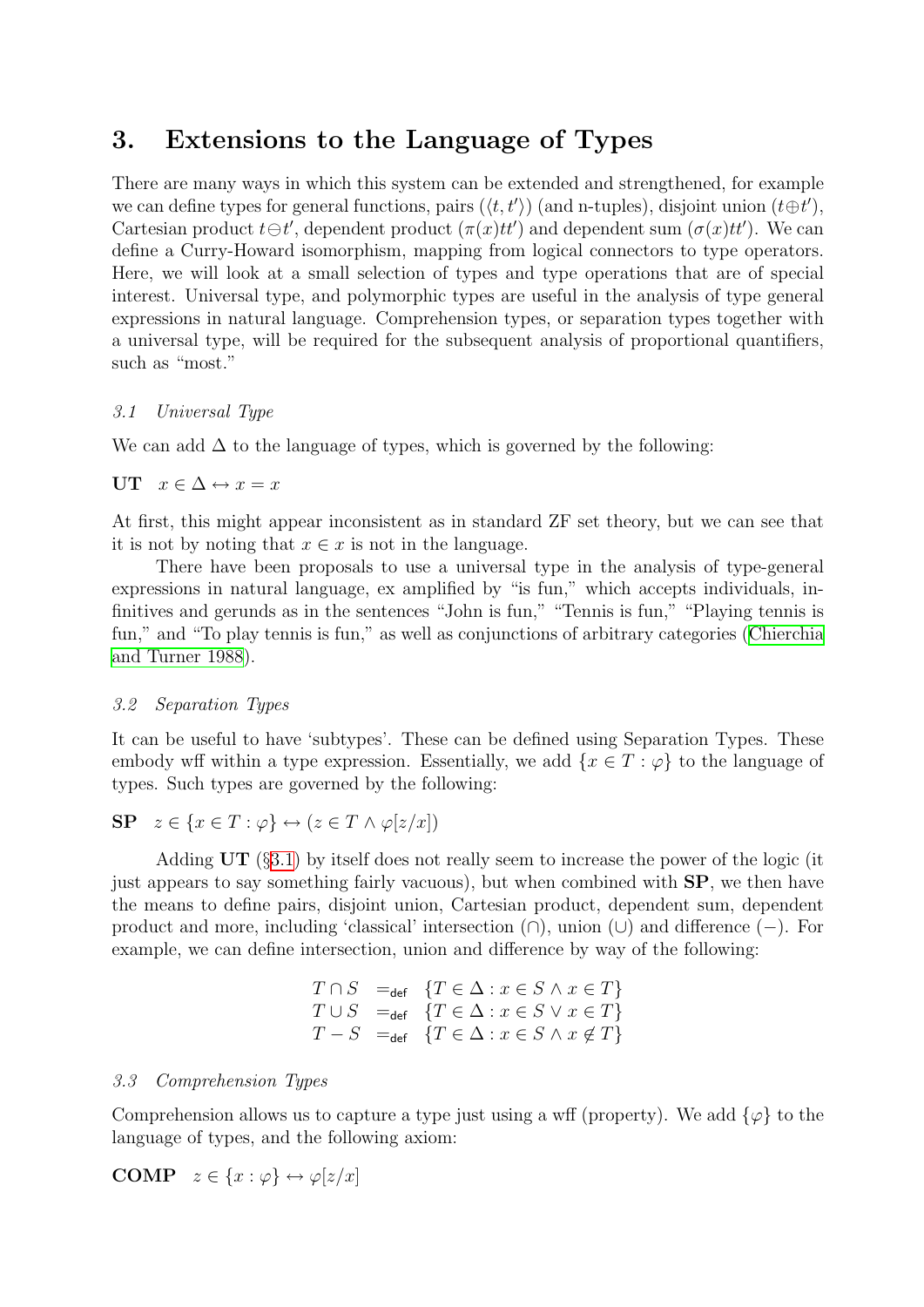Itturns out that **COMP** is equivalent to  $SP+UT$  (see Turner ([1991](#page-9-16)) for example). The proofs are trivial.

## Theorem 1 COMP supports SP and UT

This can be shown by adopting the definitions  $\{x \in S : \varphi\} =_{def} \{x : x \in S \land \varphi\}$  and  $\Delta =_{def} \{x : x = x\}.$ 

## Theorem 2  $SP+UT$  supports  $COMP$

This is demonstrated by adopting the definition  $\{x : \varphi\} =_{def} \{x \in \Delta : \varphi\}.$ 

### <span id="page-6-1"></span>3.4 Polymorphic Types

To add polymorphic types, first we have to enrich the language of types to include type variables  $X$ , and our language of wff to include quantification over types (using these type variables)  $\forall X \varphi, \exists X \varphi$ .

We also need to have comprehension types of the form  $\{x : \varphi'\}$ , where  $\varphi'$  are first order, and do not contain bound type variables. This excludes expressions of the form  ${x : \exists X (x \in X)}$  (the set of terms that have a type).

By adopting these restricted comprehension types, rather than full second-order comprehension, the system remains first-order: type variables range over terms corresponding to types, and the types themselves are not permitted to embody quantification over types.<sup>[5](#page-6-0)</sup>

The proof rules for quantification over types are as expected.

Now we can express universal (implicit) polymorphic types, by adding  $\Pi X.T$  to the language of types, which is governed by the following axiom:

## $PM f \in \Pi X.T \leftrightarrow \forall X (f \in T)$

Such types represent infinite intersections of types. As an example,  $\Pi X(X \Longrightarrow X)$  is the type of function in every general function space (such as  $\lambda x.x$ ). The expression "is fun" can now be given the type  $\Pi X$ .  $(X \Longrightarrow P)$ .

To allow conjunctions of terms and nominalised expressions (such as gerunds and infinitives) to appear as arguments to type general verbs, natural language conjunction "and" can be given the type  $\Pi X(X \Longrightarrow X \Longrightarrow X)$ .

The two approaches to dealing with nominalisation (polymorphic types, and a universal type) are not mutually exclusive: if we adopt additional extensions, we can obtain a theory in which there is both a universal type and polymorphic types.

## 4. Proportional Quantifiers

We can adapt the approach of Fox and Lappin [\(2001\)](#page-9-13) for number quantifiers to PTCT. Things are slightly complicated by the fact that terms can be of more than one type. We assume that we are judging whether most  $p$ s are  $q$ s when  $p$  and  $q$  are felicitously interpreted as properties of objects of type B.

Note that numeric equality of terms is judged independently of syntactic identity; this is an intensional number theory.

<span id="page-6-0"></span><sup>&</sup>lt;sup>5</sup>Note that if we were to adopt existential types (Abstract Data Types) of the form  $\Sigma X.T$ —where  $f \in \Sigma X$ .  $T \leftrightarrow \exists X (f \in T)$ —in addition to first-order comprehension and polymorphic types, then we would produce a system that was equivalent to PTCT with second-order comprehension. See Turner([1991\)](#page-9-16) for the proof.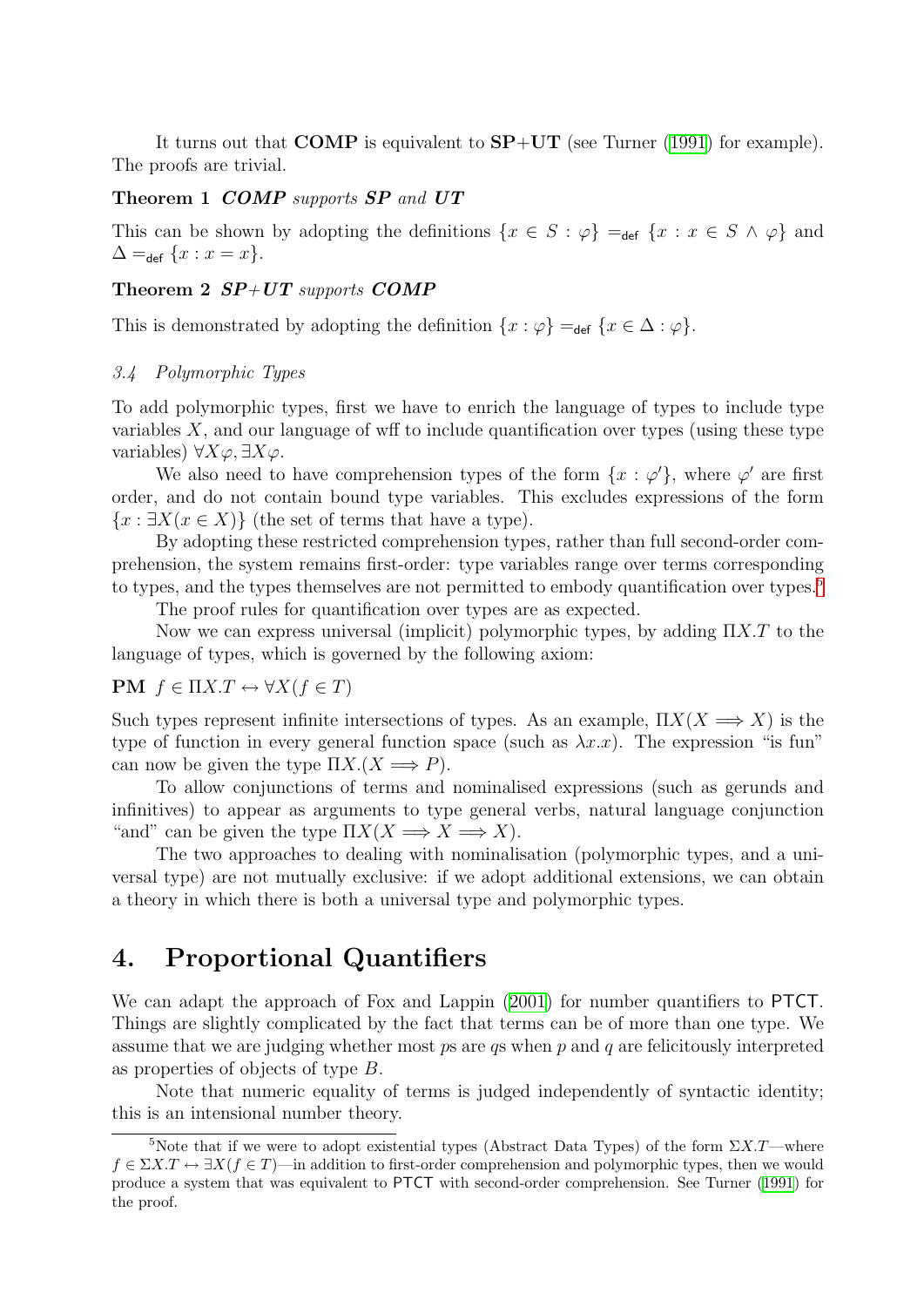## 4.1 Syntax for Numbers

The following additions can be made to PTCT:

**Terms**  $0 \mid succ \mid pred \mid add \mid mult \mid most \mid \cdot \mid_B$ 

#### Types Num

Wffs  $zero(t) | t \cong_{Num} t' | t <_{Num} t' | most(p)(q)$ 

In the language of types, Num is the type of terms that represent numbers.

The terms succ, pred, add and mult represent, respectively, the operations of successor, predecessor, addition, and multiplication, and 0 is the term that represents zero. The term  $|\cdot|_B$  represents a cardinality operator. Given a term p of type  $(B \implies \text{Prop})$ ,  $|p|_B$  is intended to represent the number of terms t of type  $B$  for which true pt holds.

In the language of wffs,  $zero(t)$  tests whether the term t is numerically equal to 0,  $t \cong_{\text{Num}} t'$  determines whether the terms  $t, t'$  are numerically equal (corresponding to extensional equivalence for numbers), and  $t <_{\text{Num}} t'$  determines whether the term  $t$  is numerically less than the term t'. The wff  $most(t)(t')$  represents the proposition "most ts are  $t$ 's," and  $m\hat{o}st$  is the term representation of the same quantifier. The axioms governing the behaviour of numbers must be formulated in such a way that  $t, t', p$  and  $q$  are restricted to terms of appropriate types.

#### 4.2 Axioms for Numbers

We can add the following axioms to obtain the expected behaviour, adapting the usual Peano axioms of first-order arithmetic to PTCT.

## 4.3 Axioms for  $\leq_{\text{Num}}$

In order to formalise the truth conditions of  $most(p)(q)$ , we need a characterisation of what it means for one term to be numerically less than another.

$$
y \in \text{Num} \to 0 <_{\text{Num}} succ(y)
$$
\n
$$
x \in \text{Num} \to x \nless_{\text{Num}} 0
$$
\n
$$
x \in \text{Num} \land y \in \text{Num} \to (succ(x) <_{\text{Num}} succ(y) \leftrightarrow x <_{\text{Num}} y)
$$

## 4.4 "Most" in PTCT

To obtain an analysis of  $most(p)(q)$ , we must first define the cardinality of properties. This recursive definition exploits comprehension types (§[3.3\)](#page-5-1), together with separation types to define differences (§[3.2\)](#page-5-2).

$$
p \in (B \Longrightarrow \text{Prop}) \land \sim \exists x (x \in B \land {}^{\text{true}}px) \rightarrow |p|_B \cong_{\text{Num}} 0
$$
  

$$
p \in (B \Longrightarrow \text{Prop}) \land b \in B \land {}^{\text{true}}pb \rightarrow |p|_B \cong_{\text{Num}} add(|p - \{x.x \stackrel{\sim}{\cong}_B b\}|_B)(succ(0))
$$

Now we can give the appropriate behaviour to  $most(p)(q)$  by way of the following:

$$
p \in (B \Longrightarrow \text{Prop}) \land q \in (B \Longrightarrow \text{Prop}) \rightarrow \\ most(p)(q) \leftrightarrow |\{x \in B.\text{true}_{px} \land \sim \text{true}_{qx}\}|_B <_{\text{Num}} |\{x \in B.\text{true}_{px} \land \text{true}_{qx}\}|_B
$$

In this analysis, it is presumed that all terms representing the singular natural language denotable objects are of the basic type  $B$  (although they may also belong to other types). It would be possible to devise an explicitly polymorphic (§[3.4\)](#page-6-1) version of this analysis.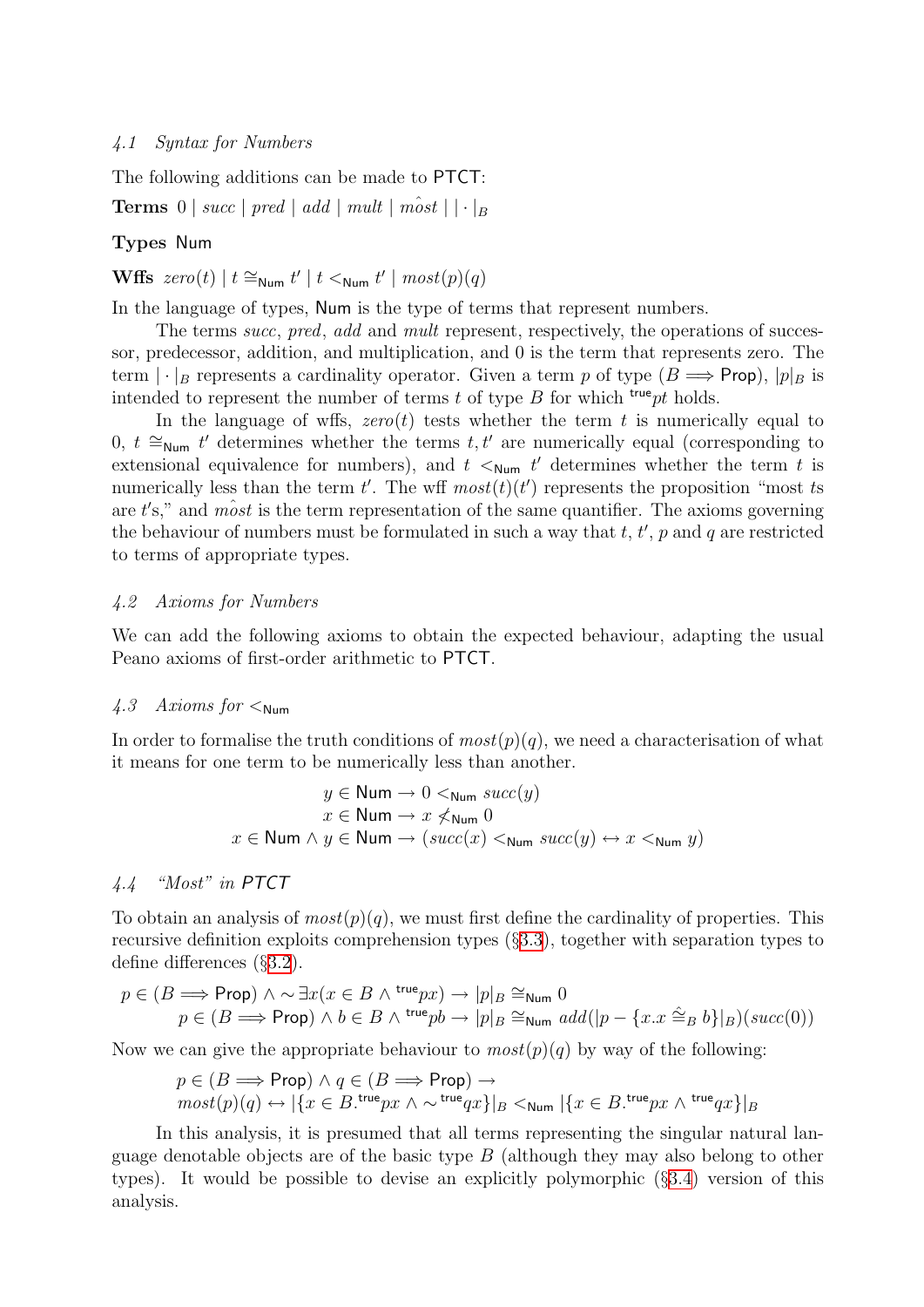## 5. Future Work

There are extensions to PTCT that are of relevance to natural language semantics. We could incorporate separation types and dependent types into the language of types in orderto model discourse phenomena ([Ranta 1991](#page-9-17); [Ranta 1994](#page-9-18); Dávila-Pérez 1995; [Fox](#page-8-10) [1994](#page-8-10); [Fox 2000](#page-9-19)). Of more immediate concern is a proof of consistency. Fox, Lappin and Pollard [\(2002a\)](#page-9-12) sketch an approach to demonstrating the consistency of PTCT by finding sound and complete mappings between  $\text{PTCT}$  and a higher-order logic.<sup>[6](#page-8-11)</sup> An alternative would be to build directly upon a model for the Curry-typed λ-calculus.

# 6. Conclusions

The paper presents a highly intensional theory that can emulate some key aspects of typed logics within a first-order framework. In this system, extensional equivalence does not entail intensional identity. The theory is sufficiently expressive to lend itself to extensions that incorporate universal and polymorphic types (which can be used to model some natural language nominalisation phenomena). The paper shows how the theory can be extended with modal operators, and how an intensional number theory can be formalised to allow an analysis of the full range of generalised quantifiers.

# References

- <span id="page-8-6"></span>Aczel, P.: 1980, Frege structures and the notions of proposition, truth and set, in Barwise, Keisler, and Keenan (eds.), The Kleene Symposium, North Holland Studies in Logic, pp 31–39, North Holland
- <span id="page-8-2"></span>Barwise, J. and Etchemendy, J.: 1990, Information, infons, and inference, in R. Cooper, K. Mukai, and J. Perry (eds.), Situation Theory and Its Applications, Vol. 1, pp 33–78, CSLI, Stanford, CA
- <span id="page-8-1"></span>Barwise, J. and Perry, J.: 1983, Situations and Attitudes, MIT Press (Bradford Books), Cambridge, MA
- Carnap, R.: 1947, Meaning and Necessity, University of Chicago Press, Chicago
- <span id="page-8-0"></span>Carpenter, B.: 1998, Type-Logical Semantics, MIT Press
- <span id="page-8-4"></span><span id="page-8-3"></span>Chierchia, G. and Turner, R.: 1988, Semantics and property theory, Linguistics and Philosophy 11, 261–302
- <span id="page-8-5"></span>Church, A.: 1940, A formulation of the simple theory of types, Journal of Symbolic Logic 5, 56–68
- Curry, H. and Feys, R.: 1958, Combinatory Logic, Vol. 1 of Studies in Logic, North Holland
- <span id="page-8-8"></span><span id="page-8-7"></span>Curry, H., Hindley, R., and Seldin, J.: 1958, Combinatory Logic, Vol. 2 of Studies in Logic, North Holland
- <span id="page-8-9"></span>Dávila-Pérez, R.: 1995, Semantics and parsing in intuitionistic categorial grammar, Ph.D. thesis, University of Essex
- <span id="page-8-10"></span>Fox, C.: 1994, Discourse representation, type theory and property theory, in H. Bunt, R. Muskens, and G. Rentier (eds.), Proceedings of the International Workshop on Computational Semantics, pp 71–80, ITK, Tilburg

<span id="page-8-11"></span><sup>6</sup>This follows the proof of soundness of HOLCU (a higher-order Curry-typed logic) described by Turner([1997\)](#page-9-20).